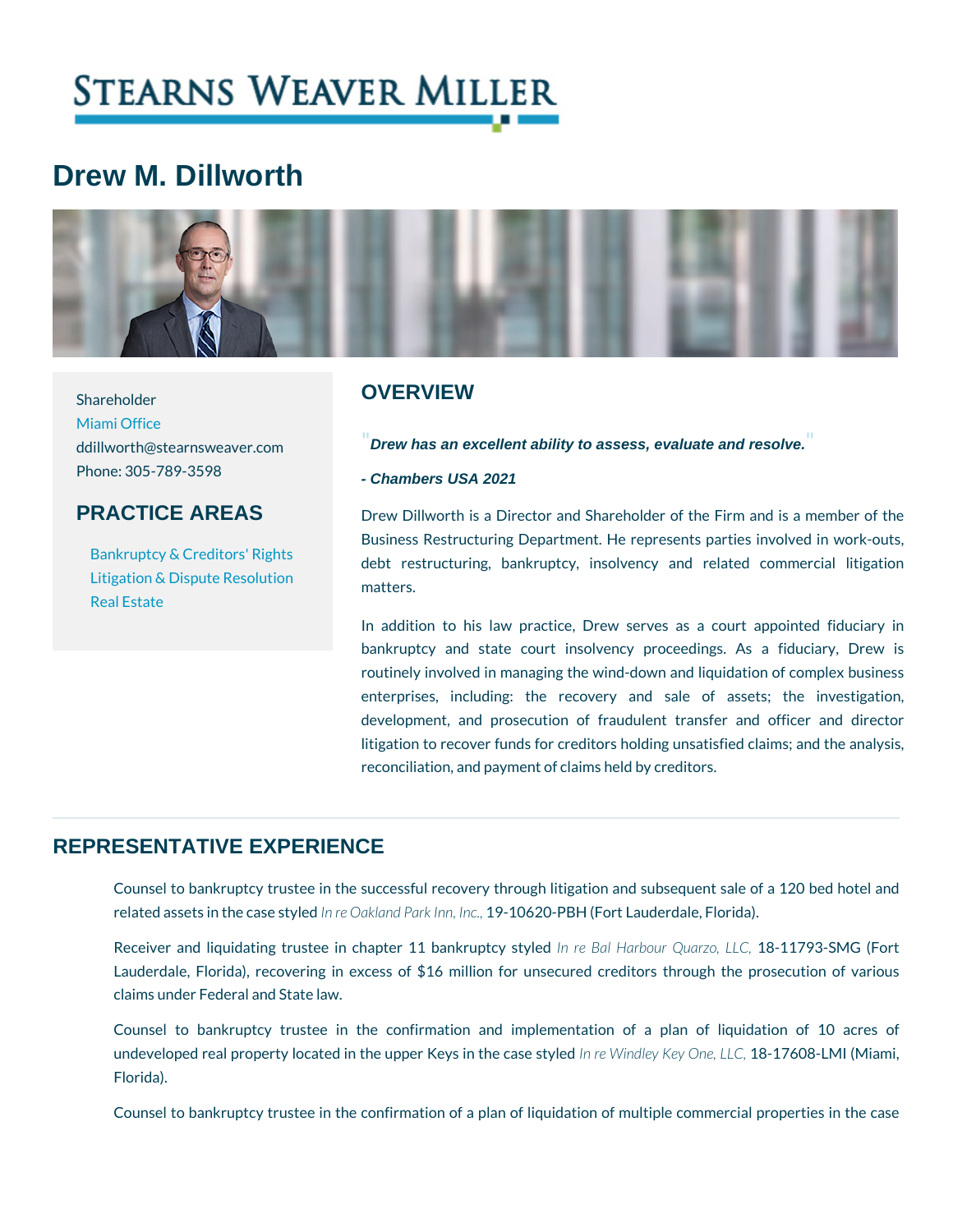styled *In re Brenda Nestor*, 17-21187-LMI (Miami, Florida).

Counsel to secured creditors holding in excess of \$130 million in claims in the bankruptcy cases styled *In re Florida Gaming Centers, LLC, et al*., 13-29597-RAM (Jointly Administered) (Miami, Florida).

Bankruptcy trustee in \$22 million sale of commercial real property in the case styled *The Beacon at Brickell Village, LLC*, 13- 11961-LMI (Miami, Florida).

Counsel to bankruptcy trustee in the operation and \$17 million sale of a 147-room beachside hotel in the case styled *In re Ocean 4660, LLC*, 13-23165-JKO (Fort Lauderdale, Florida).

Counsel to public parent in the restructuring of \$150 million in secured and unsecured debt and related obligations of its wholly-owned private home building subsidiaries.

Counsel to secured creditor holding \$55 million in mortgage liens against four anchored shopping centers located throughout the State of Florida in the bankruptcy cases styled *In re Odyssey (III) DP XVII, LLC, et al*., 8:10-18715-CPM (Jointly Administered) (Tampa, Florida).

Bankruptcy trustee in the operation and sale of a 22-room boutique beachside resort in the case styled *In re AB Resorts, LLC*, 12-24290-LMI (Miami, Florida). Sale satisfied all non-insider creditors in full and provided enhanced return upon secured lender's bargained for recovery.

Counsel to bankruptcy trustee in wind-down and sale of debt settlement financial service provider in case styled *In re P&E Solutions, LLC*, 11-13244-JKO (Fort Lauderdale, Florida).

Bankruptcy trustee in the wind-down, investigation, and subsequent creditor recovery effort in connection with the multi-million dollar Ponzi scheme in the bankruptcy case styled *In re Royal West Properties, Inc*., 09-20334-RAM (Miami, Florida).

Bankruptcy trustee in the operation and sale of two 1200 acre luxury golf and country club master plan communities located in Naples and Port St. Lucie, Florida, in cases styled *In re Ginn-LA St. Lucie Ltd., LLLP, et al*., 08-29769-PGH (Substantively Consolidated) (West Palm Beach, Florida). Aggregate recoveries exceeding \$60 million with general unsecured creditors receiving distributions between 60-90% on allowed claims.

Counsel to chapter 7 bankruptcy trustee of real estate developer in the case styled *In re Juan Puig*, 07-15259-RAM (Miami, Florida).

Bankruptcy trustee in the operation and sale of 144,000 square foot commercial office building in the cases styled *In re Ocean Blue Leasehold Property, LLC, et al*., 07-17999-AJC (Jointly Administered) (Miami, Florida).

Bankruptcy trustee in the operation and sale of wholesale pharmacy business in the bankruptcy case styled *In re Unimed Best Services Corporation*, 06-10602-LMI (Miami, Florida).

Bankruptcy trustee in the investigation and liquidation of two mass tort law firms in the bankruptcy cases styled *In re The Robles Law Center, P.A., et al*., 04-16685-RAM (Jointly Administered) (Miami, Florida).

Counsel to the court appointed examiner, transaction examiner, and plan administrator in chapter 11 proceeding involving the \$36 million sale of hospital and related medical care facilities in the bankruptcy cases styled *In re Pan American Hospital Corporation, et al*., 04-11819-AJC (Miami, Florida).

Counsel to chapter 7 bankruptcy trustee in the liquidation of assets, prosecution of litigation claims, and reconciliation of approximately \$20 million in claims against retail pharmacy enterprise in the bankruptcy cases styled *In re Fedco, Inc., et al* ., 02-12605-AJC (Miami, Florida).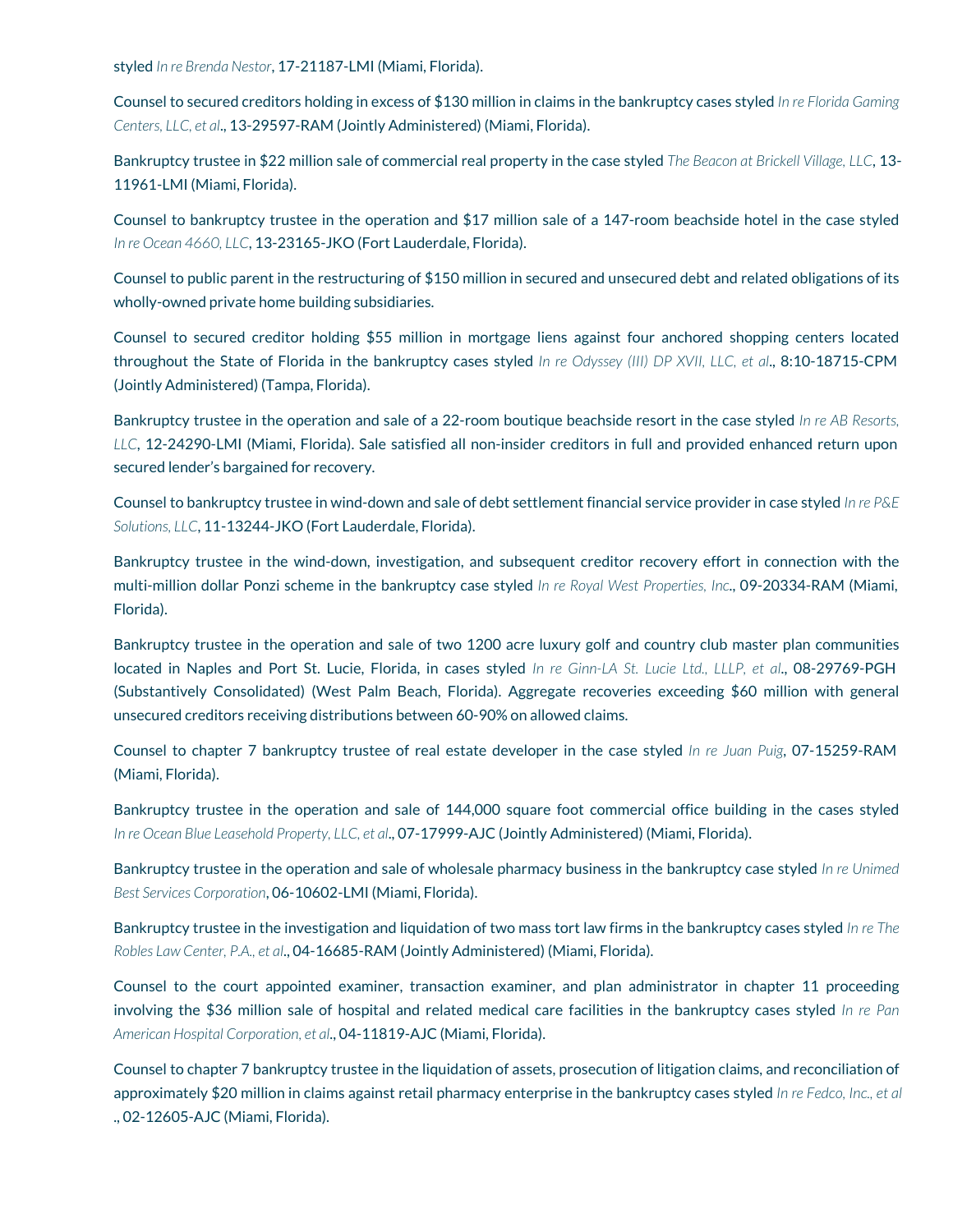Counsel to court appointed receiver in connection with a fraudulent secu Ponzi scheme in clanses Stalred sch2 e& 0al156-CIV Middlebrooks/Vitunac (S.D. Florida

Counsel to secured floor plan lender to auto dealership in successful defens under Uniform Commercial Code.

Counsel to variety of debtors in successful chapter 11 bankruptcy reorganizat plastic films and vacuum pouch bags, office building operator, manufacturer and luxury condominium developer.

#### PROFESSIONAL & COMMUNITY INVOLVEMENT

Meritas, Firm Representative

American Bankruptcy Institute (ABI)

Bankruptcy Bar for the Southern District of Florida

Panel of Chapter 7 Bankruptcy Trustees for the Southern District of Florida

### **RECOGNITION**

Chambers BU Sn Akruptcy/Restructuring (South Florida), Band 2, 2022; Bankruptcy

Drew has consistently received recognition from pe Cinhambers the SIM-o: w Ammge pictaliscal Lawyers for; BlusiBest Lawyers in Ammiamiic B@n(K2rQu2) 2cy & Creditor Debtor Rights/In Reorganization Lawyer Foof rible Super Loarwd a resuper Lawyers Corp: Frlamed en Turres red's Florida Legal **Shiuth Fridrida** Legal Guide.

AV Rated Maytindale-Hubbell.

#### PUBLICATIONS & PRESENTATIONS

[Events](/blog/category/events/) [: Challenges and Future Prospects for Outside Counsel](https://meritaslaw.eventsair.com/QuickEventWebsitePortal/2018-meritas-annual-meeting/info/ExtraContent/ContentPage?page=5) Meritas Annual | M Metyin 20018

## NEWSROOM

[Firm Announcements](/blog/category/firm-announcements/) [: 28 Stearns Weaver Miller Lawyers in 12 Practice Areas Ranked In Chambers USA 2022](https://www.stearnsweaver.com/files/Stearns Weaver Miller Chambers 2022_2.pdf) | June 2022

[Firm Announcements](/blog/category/firm-announcements/) [: Stearns Weaver Miller Lawyers Recognized in 2021 Florida Super Lawyers](https://www.stearnsweaver.com/files/Stearns Weaver Miller Lawyers Recognized in 2021 Florida Super Lawyers.pdf) | June 2021

[Firm Announcements](/blog/category/firm-announcements/) :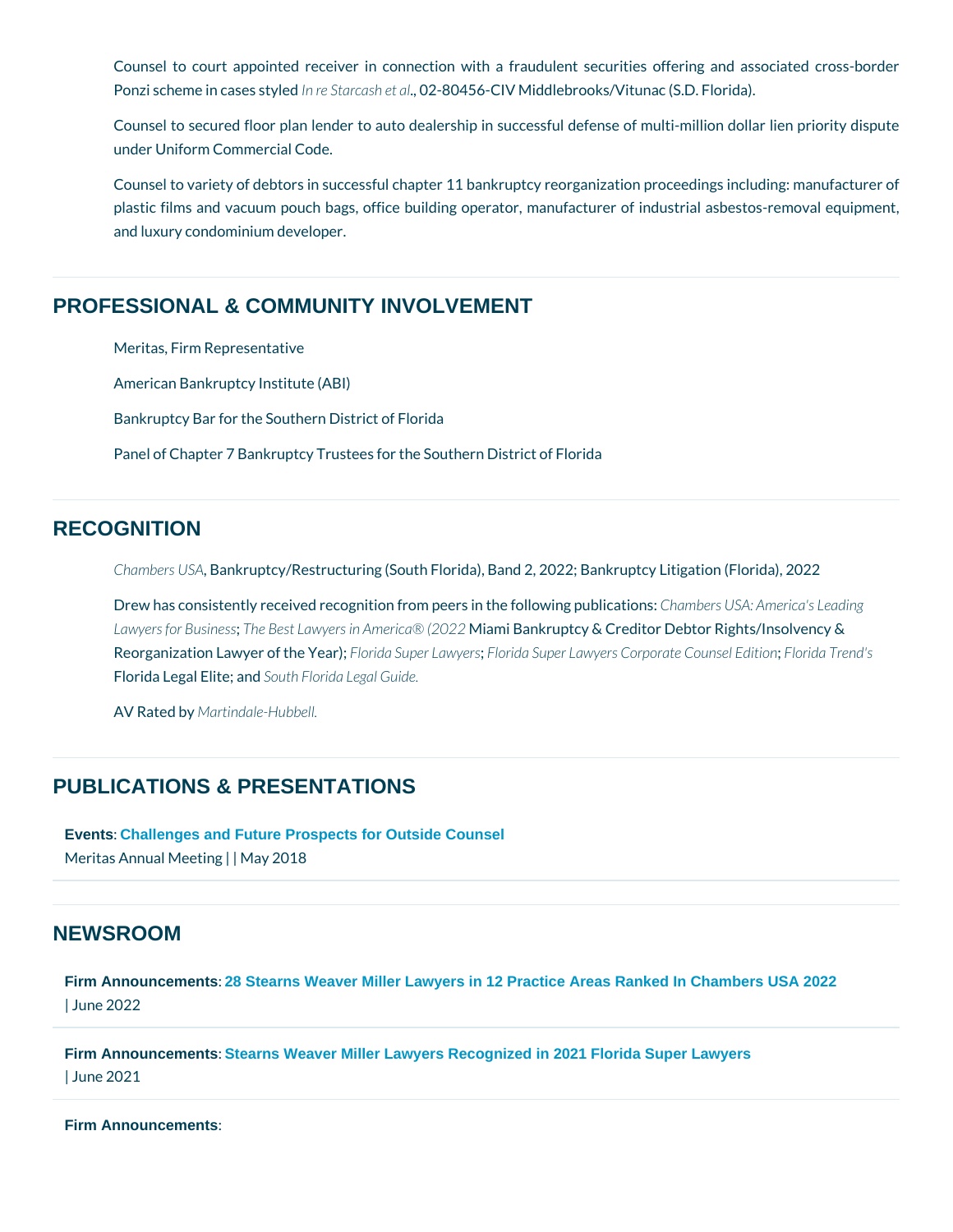| May 2021                               | 29 Stearns Weaver Miller Lawyers in 12 Practice Areas Ranked In Chambers USA 2021                                                                 |
|----------------------------------------|---------------------------------------------------------------------------------------------------------------------------------------------------|
| Firm Announcements<br><b>June 2020</b> | Stearns Weaver Miller Lawyers Recognized in 2020 Florida Super Lawyers                                                                            |
| Firm Announcements<br>April 2020       | 24 Stearns Weaver Miller Lawyers in 12 Practice Areas Ranked In Chambers USA 2020                                                                 |
| Firm Announcements<br>June 2019        | Stearns Weaver Miller Lawyers Recognized in Florida Super Lawyers 2019                                                                            |
| May 2019                               | Firm Announcements 21 Stearns Weaver Miller Attorneys, 10 Practice Areas Ranked in Chambers USA 2019                                              |
| Firm Announcements<br>June 2018        | Stearns Weaver Miller Lawyers Recognized in Florida Super Lawyers 2018                                                                            |
| May 2018                               | Firm Announcements 23 Stearns Weaver Miller Lawyers in 10 Practice Areas Ranked In Chambers USA 2018                                              |
| Firm Announcements<br>April 2018       | : Meritas Convenes Attorneys from 70 Countries for Summit on the Legal Impacts of Trade,<br>Data Privacy and Climate Change for Global Businesses |
| Firm Announcements<br>June 2017        | Stearns Weaver Miller Lawyers Recognized in Florida Super Lawyers 2017                                                                            |
| May 2017                               | Firm Announcements :19 Stearns Weaver Miller Lawyers, 8 Practice Areas Ranked In Chambers USA 2017                                                |
| Firm Announcements<br>June 2016        | Stearns Weaver Miller Lawyers Recognized in Florida Super Lawyers 2016                                                                            |
| Firm Announcements<br>May 2016         | :17 Stearns Weaver Miller Lawyers, 7 Practice Areas Ranked In Chambers USA 2016                                                                   |
| January 2016                           | Firm Announcements :Stearns Weaver Miller Attorneys Recognized by South Florida Legal Guide 2016                                                  |
| May 2015                               | Firm Announcements :15 Stearns Weaver Miller Attorneys, 7 Practice Areas Ranked In Chambers USA 2015                                              |
| January 2015                           | Firm Announcements :Stearns Weaver Miller Attorneys Recognized by South Florida Legal Guide 2015                                                  |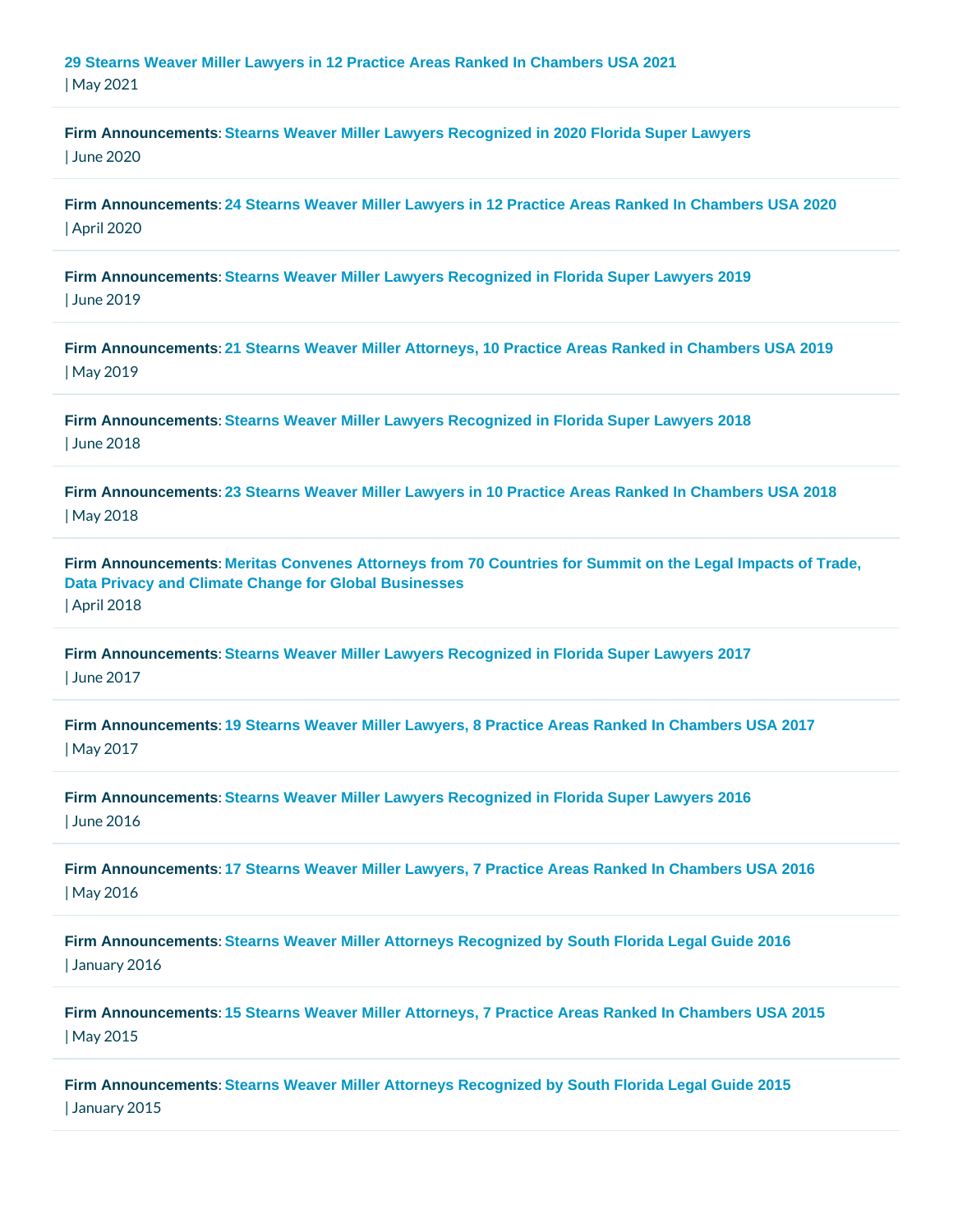[In the Media](/blog/category/in-the-media/) [: Liquidation Plan OK'd For Casino Miami Jai-Alai's Ex-Owner](http://www.law360.com/articles/558691/liquidation-plan-ok-d-for-casino-miami-jai-alai-s-ex-owner) Law 360 July 2014

[Firm Announcements](/blog/category/firm-announcements/) [: Stearns Weaver Miller Attorneys Named Among Florida Trend's Legal Elite 2014](http://www.stearnsweaver.com/files/2014 Stearns Weaver Miller Attorneys Named Among Florida Trend’s Legal Elite.pdf) | July 2014

[Firm Announcements](/blog/category/firm-announcements/) [: Stearns Weaver Miller Lawyers Recognized in Florida Super Lawyers 2014](http://www.stearnsweaver.com/files/Stearns Weaver Miller Lawyers Recognized in Florida Super Lawyers 2014.pdf) | June 2014

[Firm Announcements](/blog/category/firm-announcements/) [: Stearns Weaver Miller Continues To Receive Top Rankings In Chambers USA 2014](http://www.stearnsweaver.com/files/Stearns Weaver Miller Continues To Receive Top Rankings In Chambers USA 2014.pdf) | May 2014

[Firm Announcements](/blog/category/firm-announcements/) [: Stearns Weaver Miller Recognized by South Florida Legal Guide 2014](http://www.stearnsweaver.com/files/Stearns Weaver Miller Recognized by South Florida Legal Guide 2014.pdf) | January 2014

[Firm Announcements](/blog/category/firm-announcements/) [: Sixteen Stearns Weaver Miller Shareholders recognized by South Florida's Best Lawyers](/files/SFL BEST LAWYERS-- November 2011.pdf)  [2012](/files/SFL BEST LAWYERS-- November 2011.pdf)  | November 2011

[Firm Announcements](/blog/category/firm-announcements/) [: Stearns Weaver Miller Attorneys Garner Recognition in Prestigious Florida Trend Magazine](/files/LegalElite --July2011.pdf)  | July 2011

[Firm Announcements](/blog/category/firm-announcements/) [: Stearns Weaver Miller Receives Top Rankings in Chambers and Partners USA](/files/Chambers June2011.pdf)  | June 2011

[Firm Announcements](/blog/category/firm-announcements/) [: Ten Attorneys and Six Practice Groups Ranked in Chambers USA](/files/Chambers 2010 -- June 2010.pdf)  | June 2010

[Firm Announcements](/blog/category/firm-announcements/) [: Twelve Attorneys and Seven Practice Groups Ranked in Chambers USA](/files/Chamber 2009 - June 2009 No Tier.pdf)  | June 2009

[Firm Announcements](/blog/category/firm-announcements/) [: Twenty-Three Attorneys from Nine Practice Groups Selected for Inclusion in The Best](/files/2010twentythreeattorneysselectedforinclusionbestlawyersinamerica.pdf)  [Lawyers in America](/files/2010twentythreeattorneysselectedforinclusionbestlawyersinamerica.pdf)  | June 2009

[Firm Announcements](/blog/category/firm-announcements/) [: Stearns Weaver Miller Receives Top Rankings in Chambers](/files/2008chambersandpartnersusa.pdf) 

| June 2008

## EDUCATION

J.D., Valparaiso University Law School, 1992

B.A., Villanova University, 1989

## ADMISSIONS